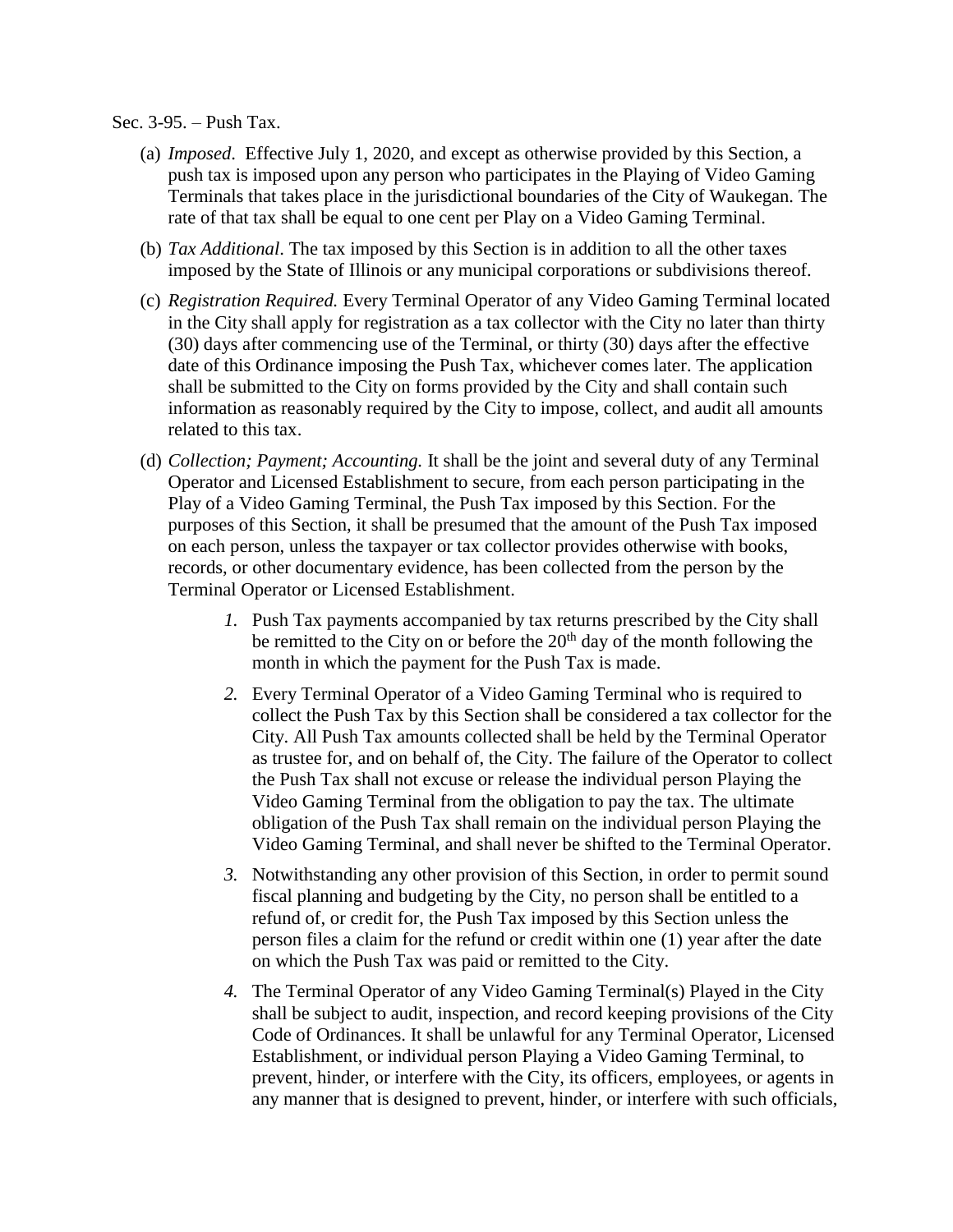employees, or agents from discharging their respective duties in the performance, audit, or enforcement of the provisions of this Section. It is the duty of every Terminal Operator of any Video Gaming Terminal to keep accurate and complete books and records for each Video Gaming Terminal to which the City's officers, employees, or agents will at all times have full and complete access.

- (e) *Promulgation of Rules and Regulations*. The City is authorized to adopt, promulgate, and enforce any additional rules and regulations pertaining to the interpretation, collection, administration, and enforcement of this Section.
- (f) *Violations*; Penalties
	- a. *Violations*:
		- i. A Terminal Operator who falsely reports, or fails to report, the amount of Push Tax required by this Section shall be in Violation of this Chapter, and shall be subject to a fine, as defined in this section, as well as suspension or revocation of their City Terminal Operator License. All payments not remitted when due shall be paid together with a penalty assessment on the unpaid balance at a rate of five percent (5%) per month, which penalty shall compound monthly.
		- ii. It shall be deemed a violation of this Section for any Terminal Operator, Licensed Establishment, or individual person Playing a Video Gaming Terminal, or any agent of any of the foregoing, to knowingly furnish false or inaccurate information to the City.
		- iii. Suspension or Revocation of License. The mayor and local liquor commissioner, or their deputy local liquor commissioner, shall have the power to suspend for not more than thirty (30) days or revoke any liquor or video gaming licenses, including Terminal Operator licenses, issued under the provisions of this Chapter for cause, if, after hearing, they determine that a Terminal Operator or Licensed Establishment shall have violated any of the provisions of this Chapter, any of the Statutes of the state, or any valid ordinances, resolution, or rules enacted by the City of Waukegan. Ten (10) days' written notice of the hearing shall be given to the Terminal Operator or Licensed Establishment. Alternatively, the Terminal Operator or Licensed Establishment may enter into a prehearing conference and agree to negotiated terms and penalties rather than proceeding to a hearing.
		- iv. Fines Imposed. In addition to the foregoing, or any other penalties provided in this Chapter, any Terminal Operator or Licensed Establishment violating the provisions of this Section shall be subject to an additional fine of \$500.00 for a first offense, \$750.00 for a second offense, and \$1,000.00 for a third offense and shall be subject to a mandatory revocation of any license to operate a Video Gaming Terminal within the City jurisdictional limits for the third offense.